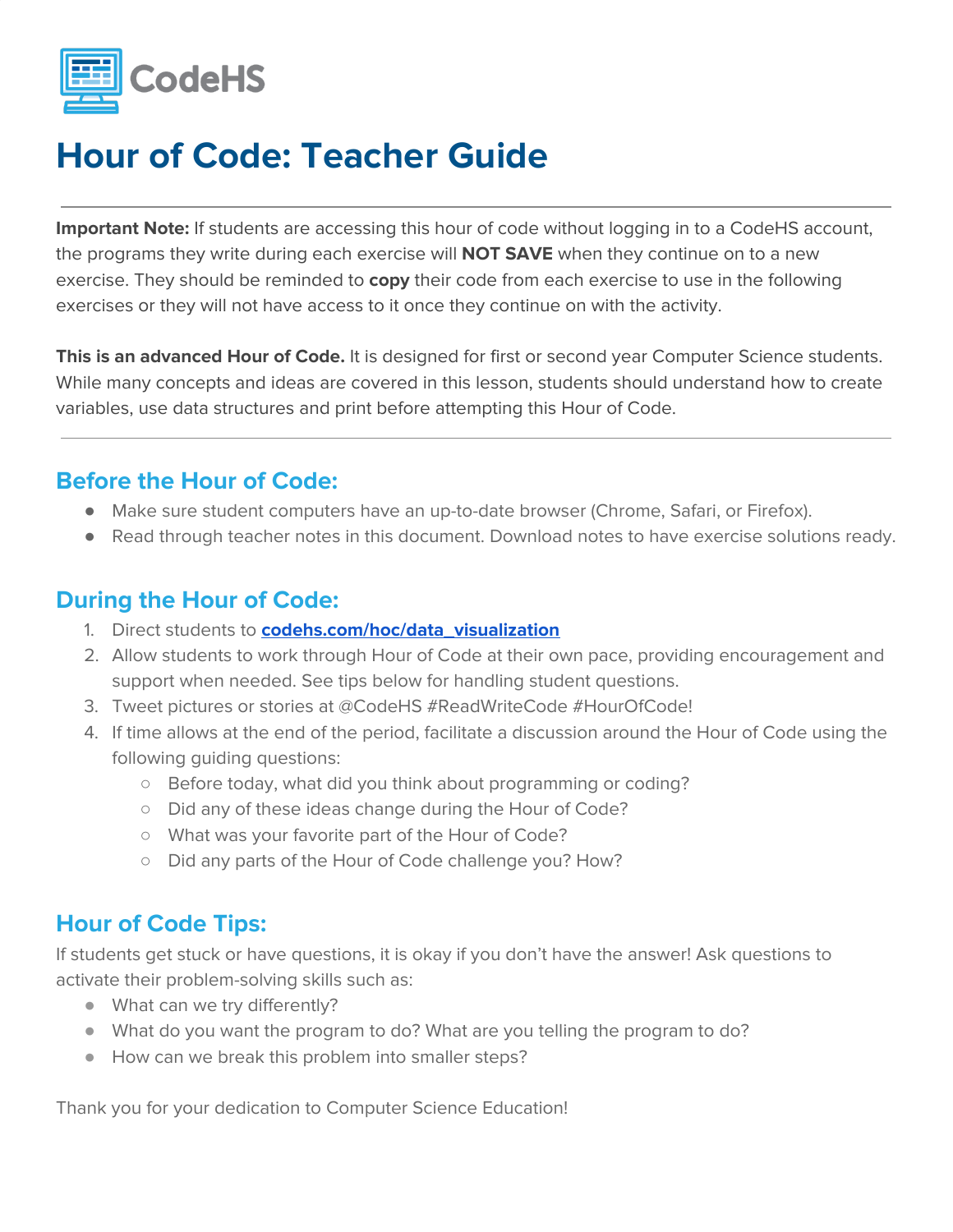

#### **Interested in going beyond the Hour of Code? Reach out to us at [hello@codehs.com](mailto:hello@codehs.com).**

In this Hour of Code, students will learn about how data visualizations are created, and how they are used to help represent data in meaningful ways. Students will get practice developing data visualizations using a graph generator, as well as coding their own visualizations by hand.

#### **Objective**

Students will be able to …

- Create data visualizations from pre-existing datasets
- Analyze datasets and draw conclusions based on data visualizations
- Discover meaningful datasets and present them visually

#### **Link to Activity: [codehs.com/hoc/data\\_visualization](http://codehs.com/hoc/data_visualization)**

#### **Discussion Questions Before Class**

- What is data? What opinions do you have about it?
- What is data visualization? How is it used, and why is it important?

#### **Discussion Questions After Class**

- What are some types of visualizations that you learned about today, and how can they be used to represent data?
- Did you learn anything from the data visualizations that you created? What conclusions were you able to make?
- Is data always used for good? Why or why not?

#### **Exercise Solutions**

| <b>Charting Voter Registration</b> |                                                                                                                                                                        |  |
|------------------------------------|------------------------------------------------------------------------------------------------------------------------------------------------------------------------|--|
| <b>Description</b>                 | Data visualizations can be helpful to see differences and trends in data that might<br>not be visible when looking at the raw numbers.                                 |  |
|                                    | In this activity, we are going to create a data visualization to better understand voter<br>registration data in the United States.                                    |  |
|                                    | To start, we are going to look at registration data for the United States as a whole.<br>Here is some data about U.S voter registration by demographic from the Kaiser |  |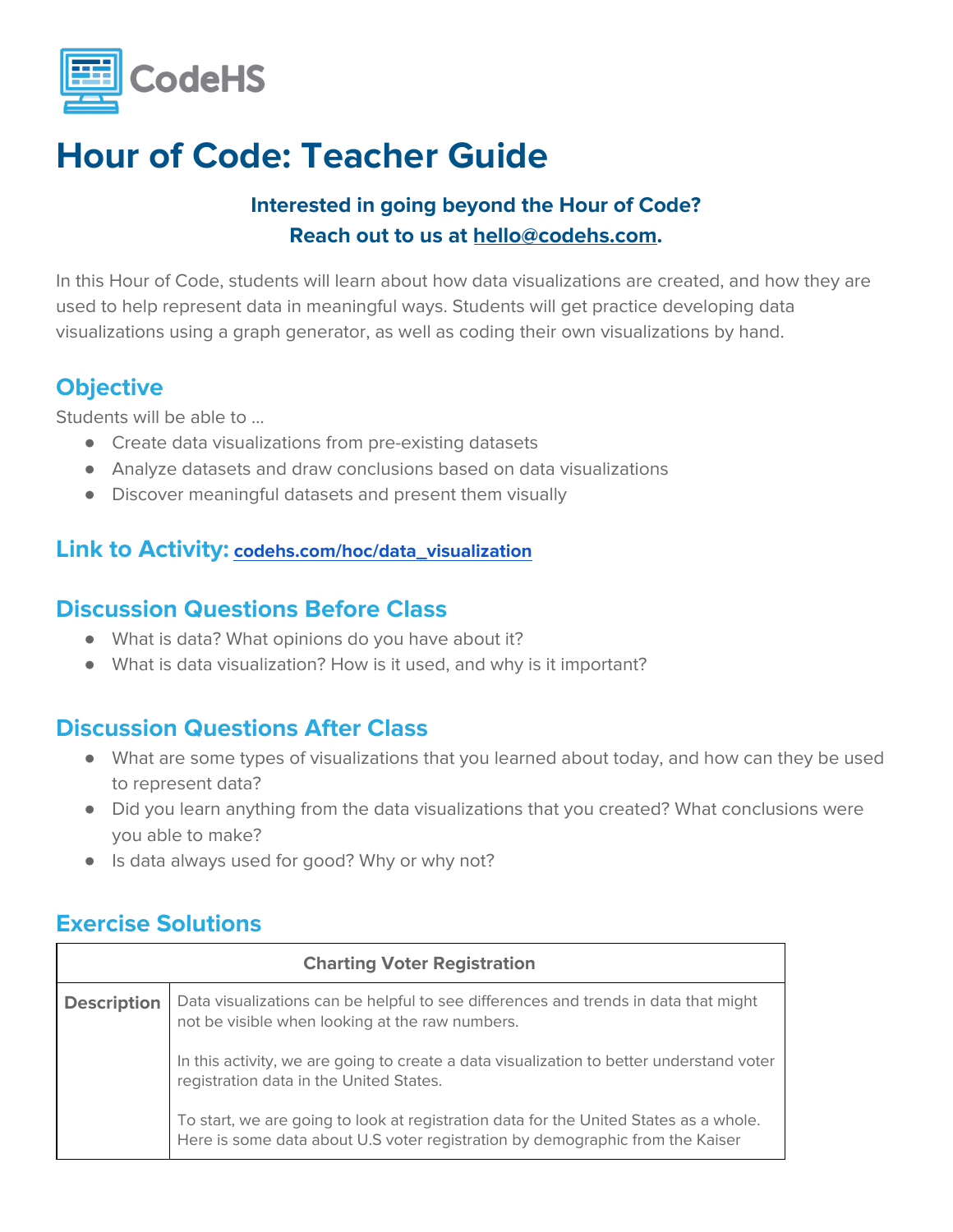

|                            | Family Foundation:                                                                                                                                                                                                                                                                                                                          |
|----------------------------|---------------------------------------------------------------------------------------------------------------------------------------------------------------------------------------------------------------------------------------------------------------------------------------------------------------------------------------------|
|                            | https://www.kff.org/other/state-indicator/voting-and-voter-registration-as-a-share-of-<br>the-voter-population-by-raceethnicity/?currentTimeframe=0&sortModel=%7B%22col<br>ld%22:%22Location%22,%22sort%22:%22asc%22%7D                                                                                                                     |
|                            | Plug this data into the chart generator tool to create a data visualization. You will<br>need to add a few columns in order to get all of the demographic data added to the<br>graph.                                                                                                                                                       |
|                            | Once the graph is created, consider the following questions:                                                                                                                                                                                                                                                                                |
|                            | 1. Which of the demographics have a higher percentage of registered voters than<br>the national average? Which have a lower percentage?<br>2. What factors do you think contribute to the differences in voter registration                                                                                                                 |
|                            | between demographic groups?<br>3. Do you think voter registration in the United States is higher than you expected<br>or lower? Why or why not?<br>4. What solutions can you think of to increase voter registration in America?                                                                                                            |
| <b>Motivation</b>          | Students get practice using a data visualization tool to analyze a basic data set. This<br>visualization should allow them to draw conclusions about America's voter<br>registration system.                                                                                                                                                |
| <b>Solution</b>            | This is a snapshot of the data correctly input into the data visualization tool:                                                                                                                                                                                                                                                            |
|                            | <b>Graph Width</b><br><b>Graph Height</b><br><b>Graph Title</b><br><b>Y Axis Title</b><br><b>/oter Registration in America by Racial Demographic</b><br>Percent                                                                                                                                                                             |
|                            | <b>Graph Type</b><br><b>Graph Data</b><br>Column Char<br><b>X-Axis Category</b><br><b>Data Set</b><br><b>Data Set</b><br><b>Data Set</b><br><b>Data Set</b><br>Data Set<br>Country<br>White<br>Black<br>Asian<br>Total<br>Hispanic<br><b>United States</b><br>71<br>53<br>66.9<br>$($ Add Row $\downarrow$ $)$ $($ Add Column $\rightarrow$ |
|                            | <b>Make Graph!</b><br>Voter Registration in America by Racial Demographic<br>$\pm$<br>$\checkmark$ White $\checkmark$ Black<br>$\vee$ <b>E</b> Asian<br>$\vee$ <b>El</b> Hispanic<br>$\triangledown$ $\blacksquare$ Total<br>100<br>80<br>60<br>20<br><b>United States</b><br>Country                                                       |
| Common<br><b>Questions</b> | How am I supposed to input the data?                                                                                                                                                                                                                                                                                                        |
|                            | The X-axis category should have the x-axis label in the first column, and any x-axis                                                                                                                                                                                                                                                        |
|                            | categories in the columns that follow. Each data-set column is a different dataset that is                                                                                                                                                                                                                                                  |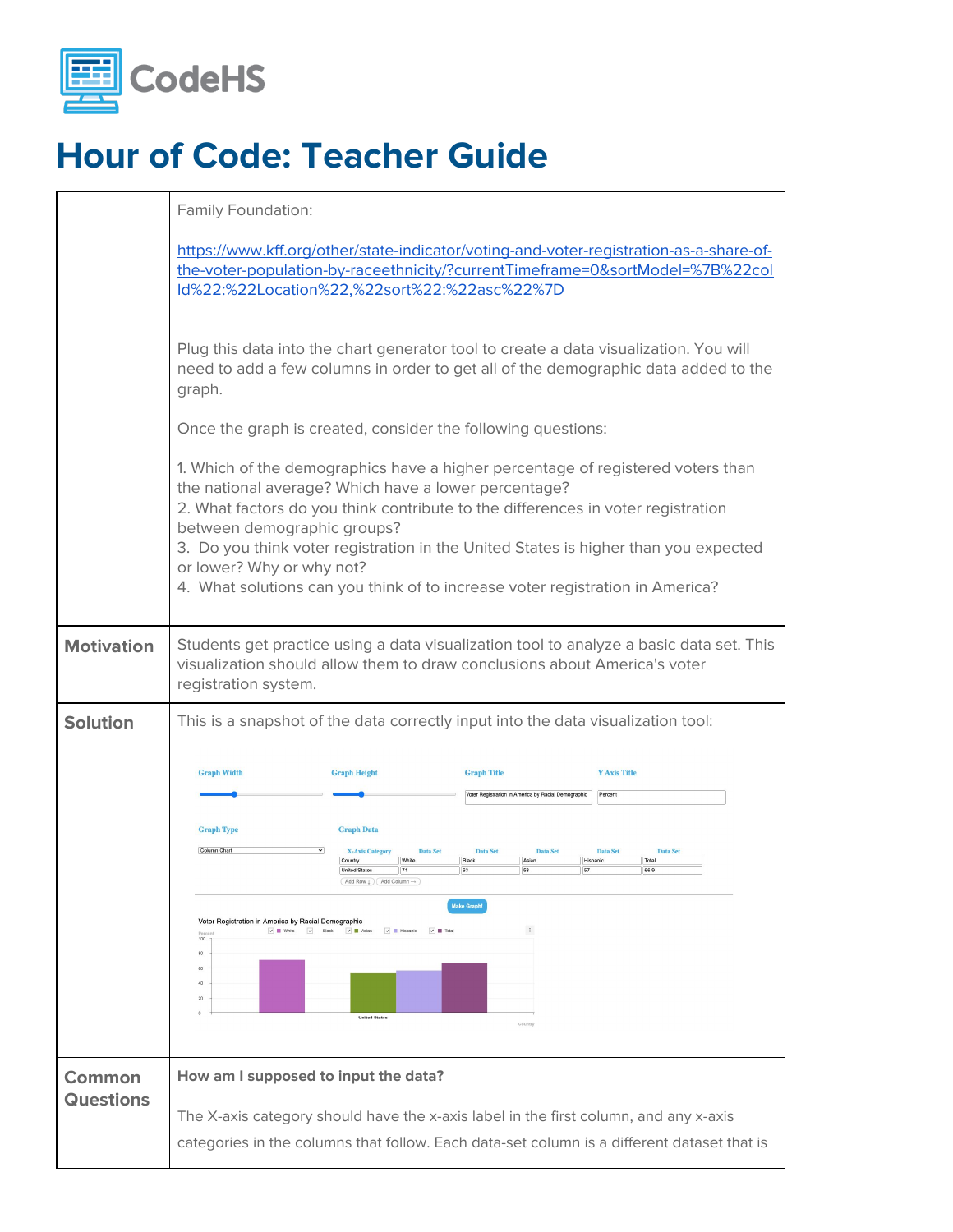

associated with that x-axis category. In this example, the United States should be the x-axis, and each racial demographic should be a dataset associated with the United States. Take a look at the solution for more guidance!

| <b>Coding the Registration Data</b> |                                                                                                                                                                                                               |  |
|-------------------------------------|---------------------------------------------------------------------------------------------------------------------------------------------------------------------------------------------------------------|--|
| <b>Description</b>                  | In this exercise, we are going to create the same voter registration graph as we did<br>with the chart generator, except this time you are going to code the data into a<br>working JavaScript program.       |  |
|                                     | There are two files in this exercise, 'index.html' and 'graph.js'. You will only have to<br>make changes to `graph.js` in order to get your graph to work.                                                    |  |
|                                     | To complete this exercise, you will have to complete three tasks -                                                                                                                                            |  |
|                                     | 1. Input the data                                                                                                                                                                                             |  |
|                                     | - In the variable `data` there is an attribute called `series`. Follow the directions in<br>the comment to successfully input the voter registration data:                                                    |  |
|                                     | 2. Label your Y-axis                                                                                                                                                                                          |  |
|                                     | - The variable `options` has an attribute `yAxis` - follow the comments and plug in<br>the y-axis label there.<br>3. Label your X-axis                                                                        |  |
|                                     | - The variable `options` has an attribute `xAxis` - follow the comments and plug in<br>the x-axis label there.                                                                                                |  |
|                                     | When you've input all the data, click the Run Code button - your data visualization<br>will appear in the console!                                                                                            |  |
|                                     | **Challenge!**<br>Can you figure out how to change the graph's width and height? Check out the<br>`options` variable!                                                                                         |  |
| <b>Motivation</b>                   | Students get an opportunity to recreate the previous visualization, this<br>time by coding the solution. Students learn how the graph generator is<br>built and relies on computer science to work correctly. |  |
| <b>Solution</b>                     | //The data object has two properties - categories and series                                                                                                                                                  |  |
|                                     | //categories stores a list of values that will be used as the name of each<br>data point                                                                                                                      |  |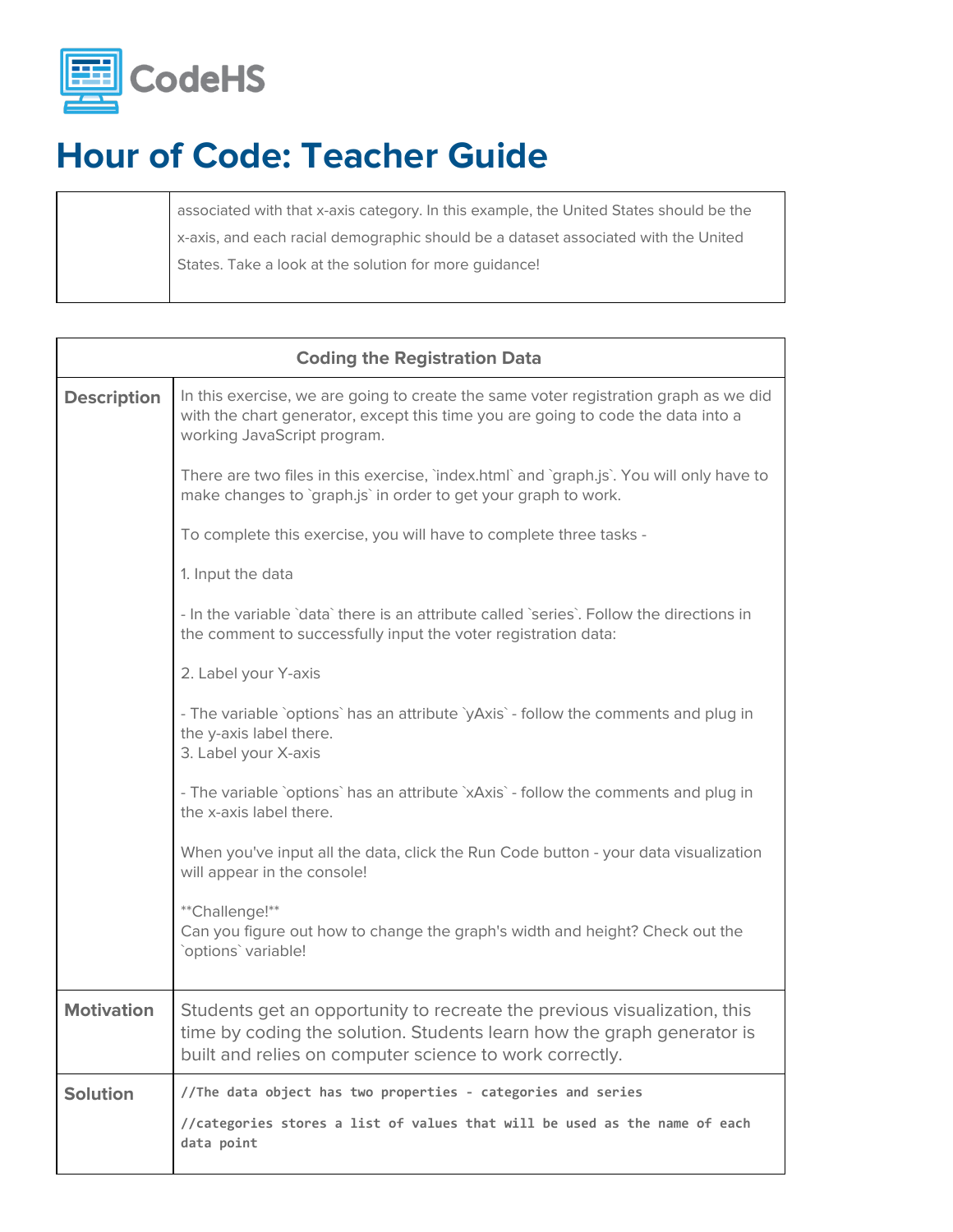

```
//series contains the different data sets. Each index in the data corresponds
to an index in categories
var data = {
     //The categories attribute should be filled with the x-axis value
     categories: ["United States"],
     //The series attribute has two values, name and data.
     //name is the name of the data category and the data should be the data
entry
     //In our case, name should be "White", and data should be [71]
     series: [
         {
             name: 'White',
             data: 71
         },
         {
             name: 'Black',
             data:63
         },
         {
             name: 'Asian',
             data:54
         },
         {
             name: 'Hispanic',
             data:53
         },
         {
             name: 'Total',
             data:66
         }
     ]
```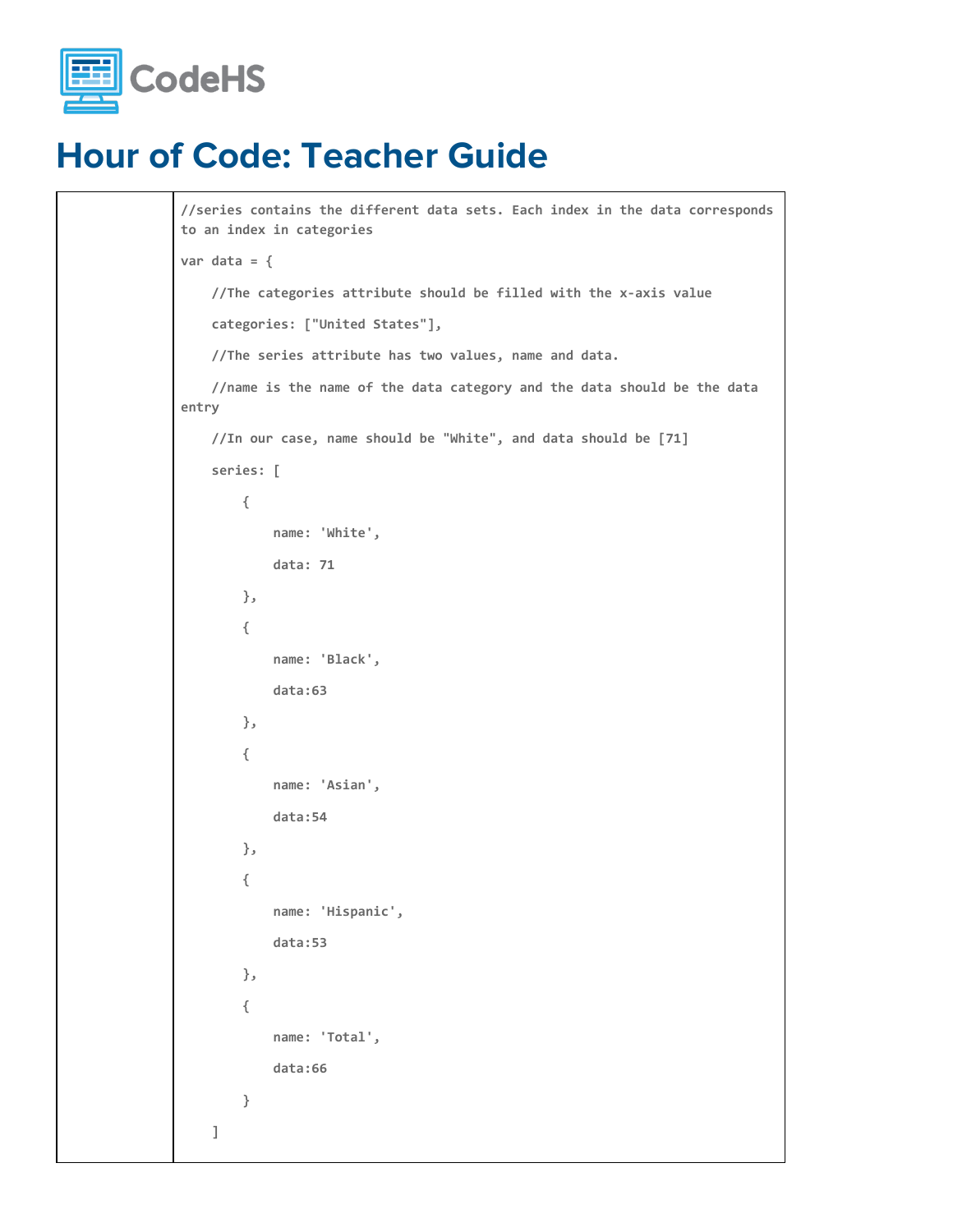

```
};
//options contains options for formatting the chart.
//Try playing around with the different options to see how the chart changes!
var options = {
    chart: {
         width: 1000,
        height: 500,
        title: 'Voter Registration Data by Demographic',
        format: '1,000'
    },
    yAxis: {
        //Label the y-axis here!
        title: 'Percent',
         min:0,
         max:100
    },
    xAxis: {
        //Label the x-axis here!
        title: 'Location',
    },
     series: {
          showLabel: true
      }
};
//Initialize a chart object
//Don't worry about this code!
var chart = tui.chart;
var container = document.getElementById('chart-area');
//columnChart creates the chart in the index.html file
```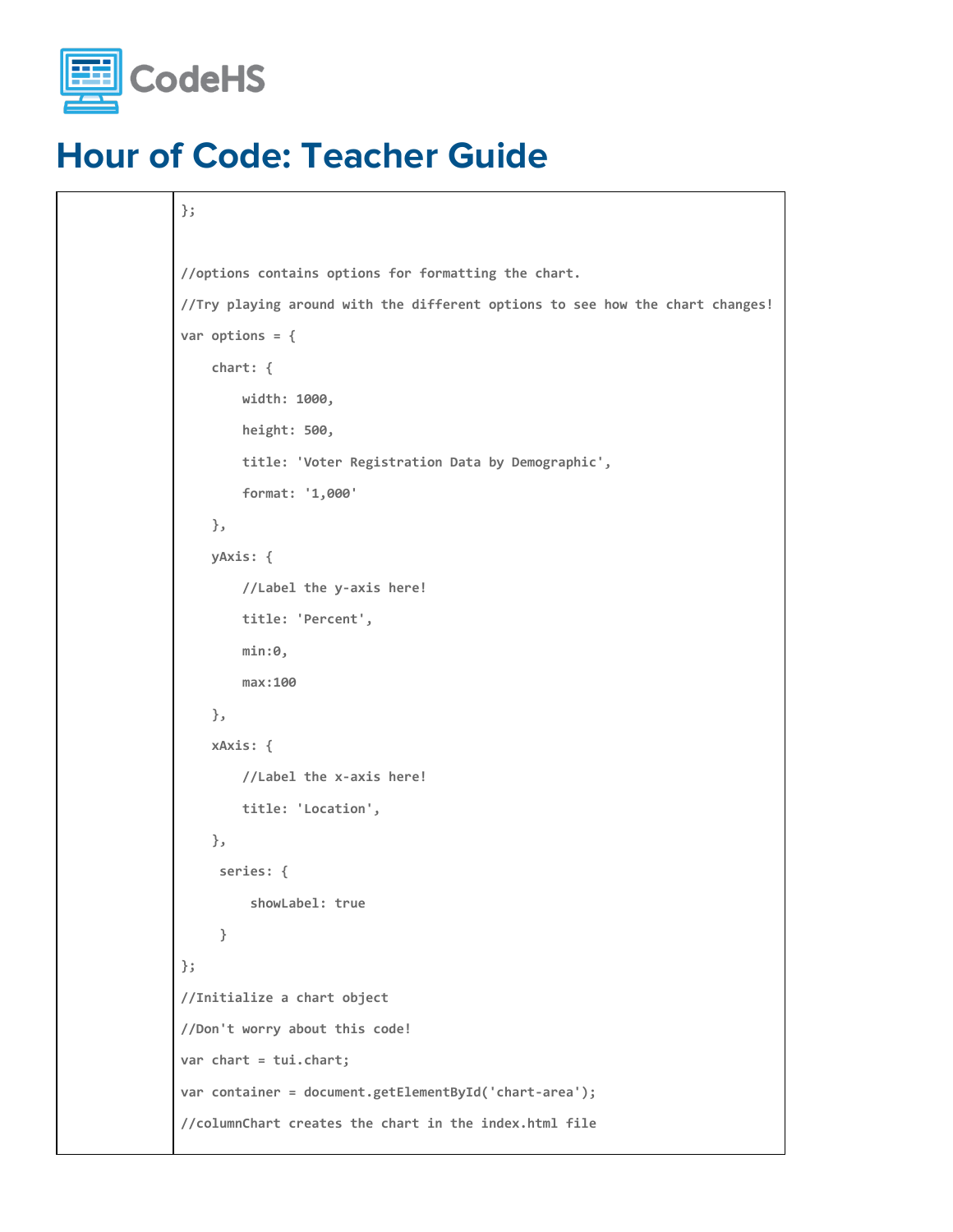

|                            | chart.columnChart(container, data, options);                                           |
|----------------------------|----------------------------------------------------------------------------------------|
| Common<br><b>Questions</b> | I can't get the data to load correctly!                                                |
|                            | Make sure that each dataset has its own bracket. The structure should be:              |
|                            |                                                                                        |
|                            | name: 'Demographic',                                                                   |
|                            | data: Percent                                                                          |
|                            |                                                                                        |
|                            | There should be a comma after the name, which may give students trouble if they        |
|                            | accidentally delete it.                                                                |
|                            |                                                                                        |
|                            | What's the index.html file for?                                                        |
|                            | That's where the graph is actually being created. If students want to learn more about |
|                            | this, we recommend checking out our Web Development course!                            |

| <b>Charting Registration Data by State</b> |                                                                                                                                                                                                                                                                                                                                                                                                                                                                                                                                                                             |  |
|--------------------------------------------|-----------------------------------------------------------------------------------------------------------------------------------------------------------------------------------------------------------------------------------------------------------------------------------------------------------------------------------------------------------------------------------------------------------------------------------------------------------------------------------------------------------------------------------------------------------------------------|--|
| <b>Description</b>                         | Now that we are more familiar with the chart generator, let's add some additional<br>data points to the voter registration graph. For this exercise, you are going to<br>choose ** 5 States** and add their registration data.<br>To find individual state data, head to the Kaiser Family Foundation's website:<br>(https://www.kff.org/other/state-indicator/voting-and-voter-registration-as-a-share-of<br>-the-voter-population-by-raceethnicity/?currentTimeframe=0&sortModel=%7B%22co<br>lld%22:%22Location%22,%22sort%22:%22asc%22%7D. Here you will find the racial |  |
|                                            | demographic data by state. Choose 5 states to add to your chart and plug in the<br>information appropriately. You will need to add 5 additional rows to your chart in<br>order to log the state data.                                                                                                                                                                                                                                                                                                                                                                       |  |
|                                            | When your chart is complete, answer the following questions:<br>1. Was the national trend similar to the trend that you notice in each individual state?<br>2. Were there any states who's voter registration data stood out to you? Why?<br>3. Why is it important for states to have similar voter registration data?<br>4. What steps should we take to increase voter registration across states?                                                                                                                                                                       |  |
| <b>Motivation</b>                          | Students get practice developing more sophisticated data visualizations<br>that allow them to compare multiple datasets side by side.                                                                                                                                                                                                                                                                                                                                                                                                                                       |  |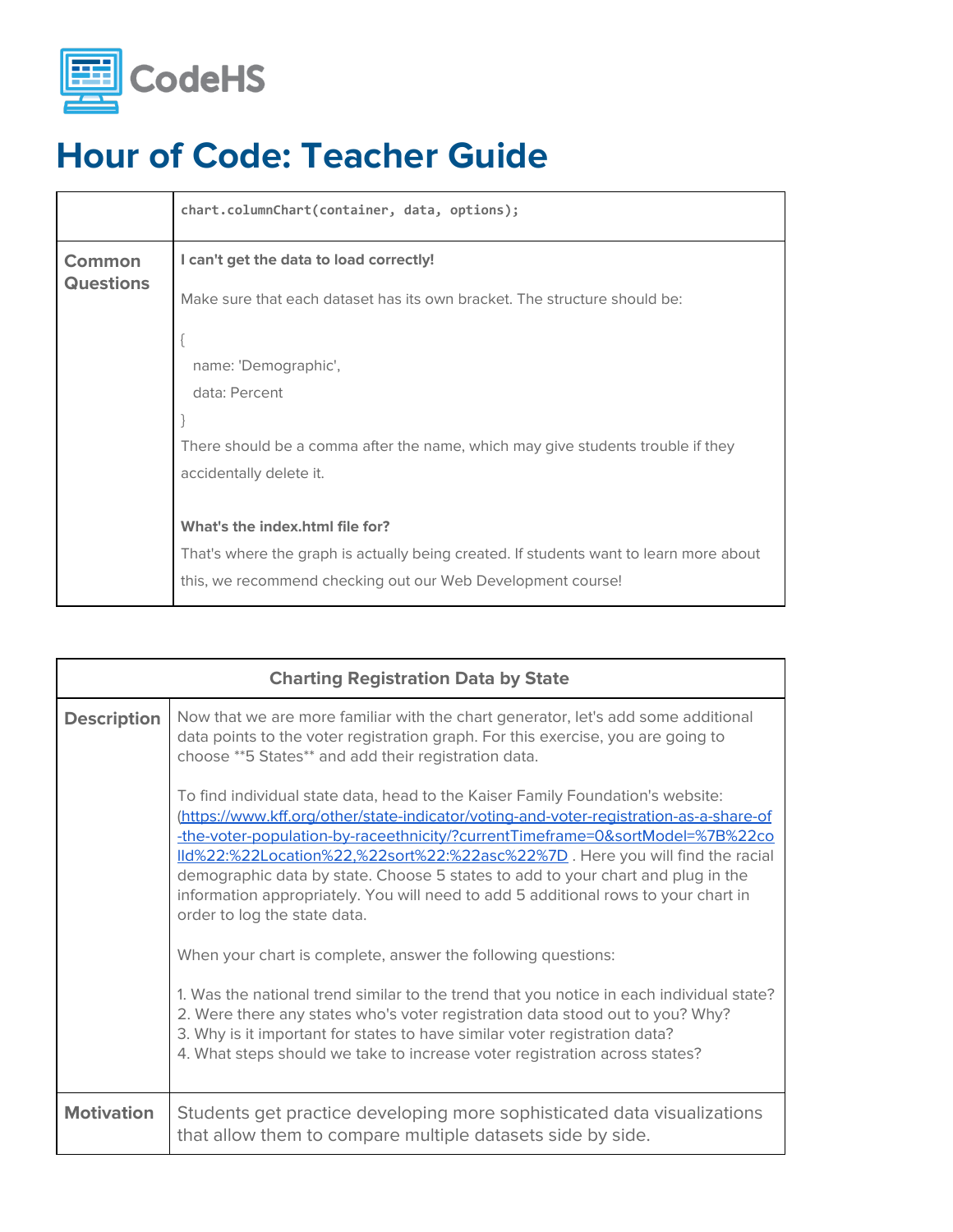



The subsequent activity - **Chart Your Own Graph!** enables students to create their own data visualization by retrieving data from a dataset of their choosing. Students can choose their data from one of the following:

- 1. Kaiser Family Foundation: https://www.kff.org/statedata/
- 2. Five Thirty Eight: https://data.fivethirtyeight.com/